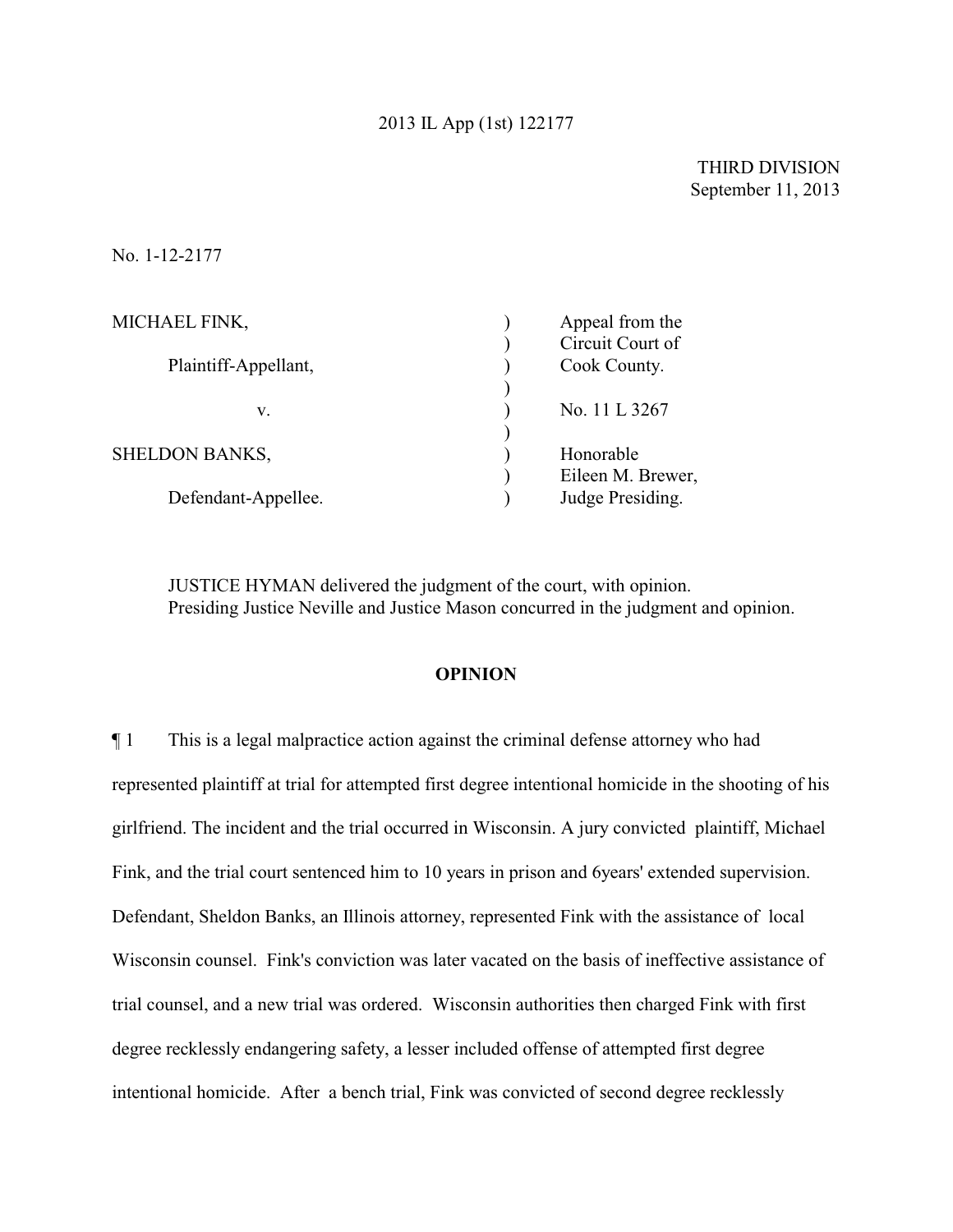endangering safety and given a stayed sentence of five years of initial confinement plus three years of extended supervision.

¶ 2 Fink filed a two-count legal malpractice complaint against Banks alleging: (i) negligent representation in the first criminal trial and (ii) breach of fiduciary duty for failing to refund money to retain a firearms expert who was never hired. Banks filed a motion to dismiss count I on the grounds that Fink's second conviction precludes him from establishing his actual innocence, which is a prerequisite for a criminal legal malpractice claim, and count II on the grounds that it is barred under the statutes of limitations and repose. Fink moved for partial summary judgment arguing Wisconsin law should apply to the issue of actual innocence because Wisconsin had a more significant relationship with the case. On July 13, 2012, the trial court entered an order granting Banks' motion to dismiss with prejudice and denying Fink's motion for partial summary judgment.

¶ 3 The trial court properly dismissed Fink's complaint alleging legal malpractice against Banks by reason of Fink 's inability to establish his actual innocence of the underlying criminal charge. We therefore affirm.

## ¶ 4 BACKGROUND

¶ 5 On April 8, 2004, the State of Wisconsin charged Fink with attempted first degree intentional homicide (Wis. Stat. §§ 939.32(1)(a) and 940.01(1) (2012)) for shooting his girlfriend in the face. The prosecution claimed Fink aimed the gun at her face and pulled the trigger. The bullet grazed the woman's cheek and, the State asserted, would have entered her skull had she not propitiously turned her head. Fink contended he fired the gun by accident. The criminal trial

-2-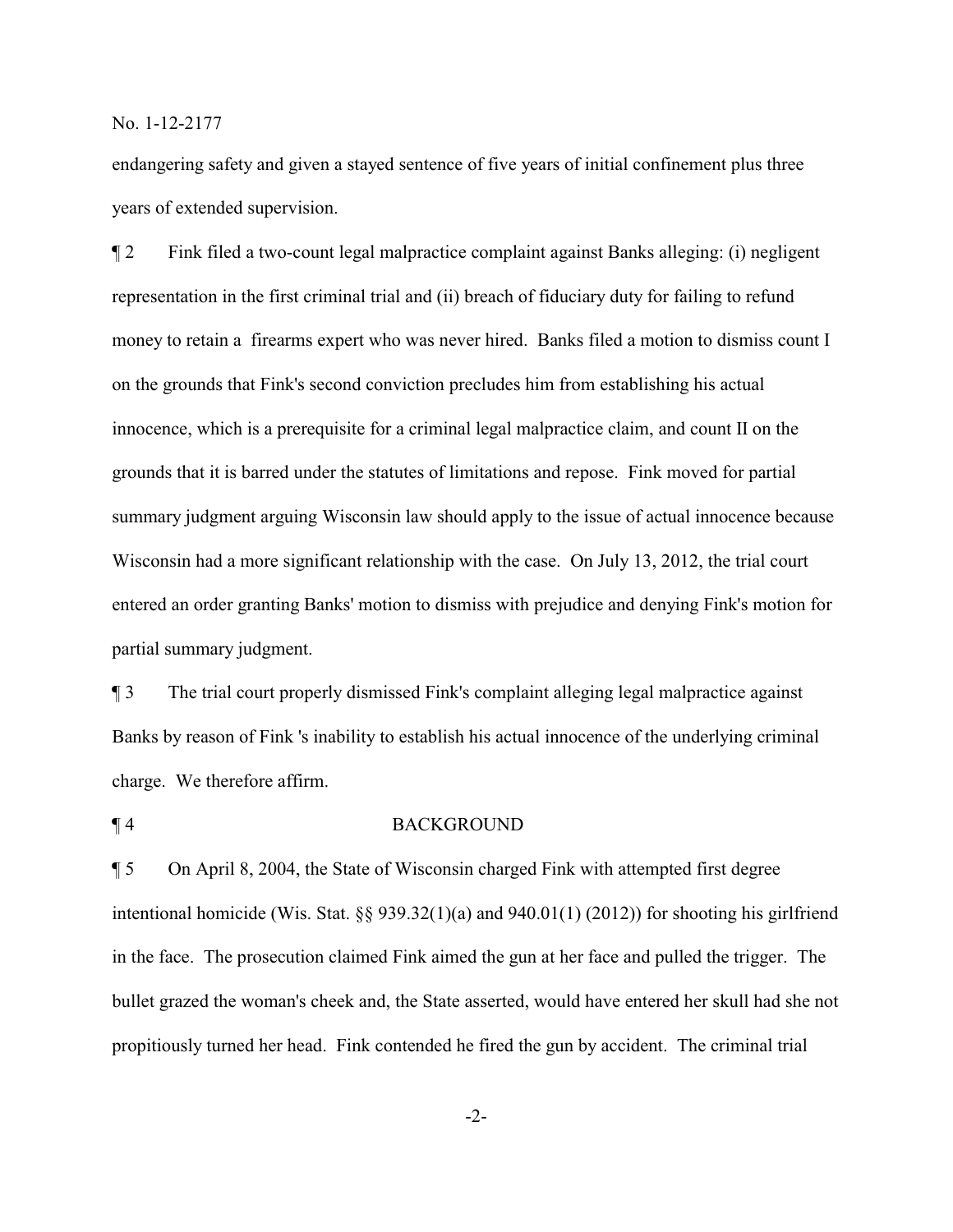took place in Wood County, Wisconsin, and Fink's father, a resident of Illinois, retained Illinois attorney Banks to represent Fink alongside local counsel. A jury found Fink guilty of attempted first degree intentional homicide. The trial court sentenced him to 10 years in prison and 6 years' extended supervision.

¶ 6 Fink hired new counsel to file a postconviction petition. Fink asserted ineffective assistance of counsel. On May 4, 2009, the trial court granted Fink's ineffective assistance of counsel claim, vacated the conviction for attempted first degree intentional homicide, and ordered a new trial. The trial court then heard arguments on the admissibility of Fink's statements and several items of evidence that were addressed in the postconviction motion. Certain statements and evidence that were admitted at the first trial were ordered suppressed.

¶ 7 On June 25, 2010, the State of Wisconsin filed a new criminal complaint against Fink alleging first degree recklessly endangering safety. The next month, the trial court conducted a bench trial and convicted Fink of second degree recklessly endangering safety. Fink received probation.

¶ 8 Fink appealed his conviction of second degree recklessly endangering safety on statute of limitations grounds. The Wisconsin Court of Appeals affirmed, finding that under Wisconsin law, "endangering safety is a lesser-included offense of attempted first-degree intentional homicide" and that the initiation of the first prosecution for attempted intentional homicide tolled the statute of limitations for the endangering safety charge. The Wisconsin Supreme Court denied Fink's petition for review.

¶ 9 On March 28, 2011, while his Wisconsin appeal was pending, Fink filed a two-count first

-3-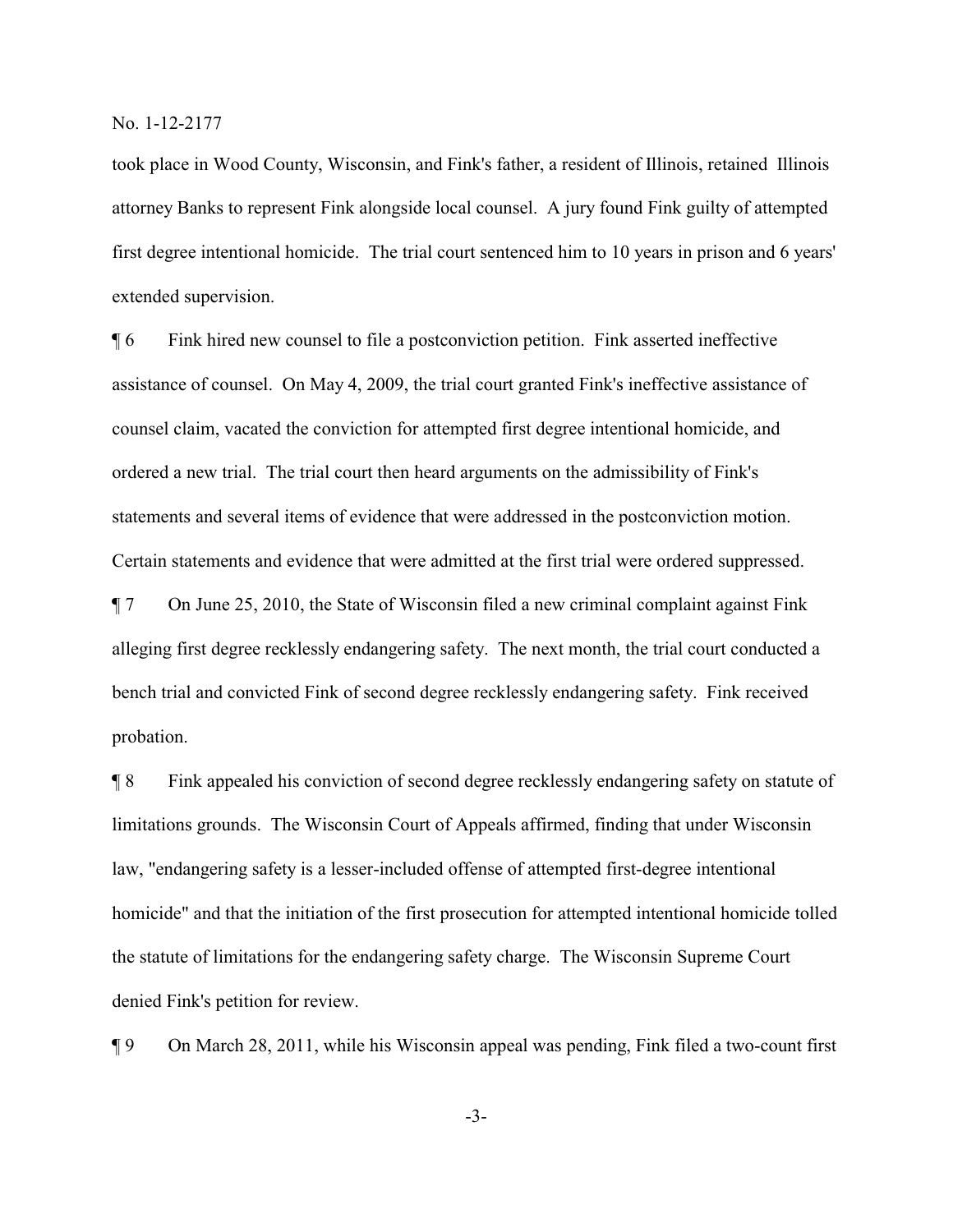amended complaint against Banks in the circuit court of Cook County alleging malpractice. In count I, Fink alleged Banks provided negligent representation during Fink's first Wisconsin trial. Specifically, Fink alleged Banks failed to adequately prepare for trial and to communicate with local counsel. Fink also alleged Banks improperly delegated examination of witnesses to local counsel, failed to retain an expert to rebut the State's expert, failed to review exhibits and evidence before trial or object to the introduction of certain evidence, and failed to properly cross-examine the State's expert witness. Fink alleged that due to Banks' negligent representation, he was wrongfully incarcerated for four years, endured extreme emotional distress, and expended large sums of money on legal fees. In count II, Fink alleged Banks breached his fiduciary duty by failing to refund \$15,000 that Fink's father paid Banks to obtain an expert witness that was never retained.

¶ 10 Banks filed a motion to dismiss under section 2-619 of the Illinois Code of Civil Procedure (735 ILCS 5/2-619 (West 2008)). Banks alleged count I should be dismissed because actual innocence is required in a criminal legal malpractice claim, and Fink's conviction for second degree recklessly endangering safety collaterally estops Fink from establishing actual innocence. Banks also argued that count II was barred by the two-year statute of limitations and the six-year statute of repose.

¶ 11 Fink filed a motion for partial summary judgment under section 2-1005 of the Code (735 ILCS 5/2-1005 (West 2008)), seeking application of Wisconsin law to his negligence claim. Fink argued that Wisconsin law only requires a criminal defendant who files a legal malpractice suit against his trial counsel to prove his actual innocence of the charges he was convicted on and

-4-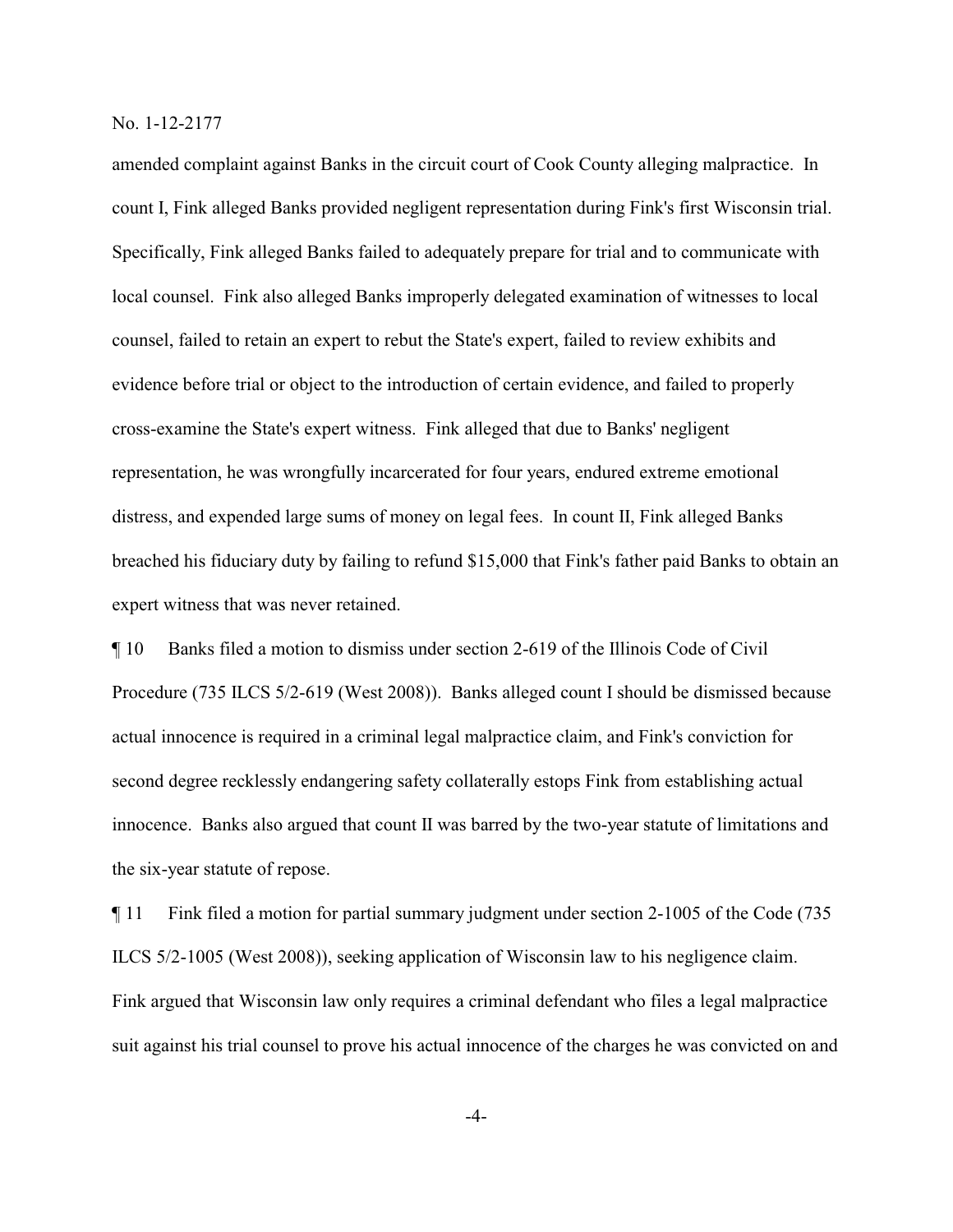does not require proof of defendant's innocence of all lesser included offenses. Fink asserted that Wisconsin law should govern because the injury occurred in Wisconsin, the conduct causing the injury occurred in Wisconsin, one of the parties was domiciled in Wisconsin at the time of the occurrence, and the relationship of the parties was centered in Wisconsin.

¶ 12 On July 13, 2012, the trial court entered an order granting Banks's motion to dismiss the amended complaint with prejudice and denying Fink's motion for partial summary judgment from which Fink now appeals.

## ¶ 13 ANALYSIS

¶ 14 As a threshold matter, we note that although Fink's notice of appeal states that he is seeking reversal of the trial court's dismissal of his complaint, Fink's brief addresses solely the dismissal of count I, his negligence claim. Illinois Supreme Court Rule 341(h)(7) (eff. July 1, 2008) provides, in part, that "[p]oints not argued [in an opening brief] are waived and shall not be raised in the reply brief, in oral argument, or on petition for rehearing." By failing to present any argument regarding dismissal of his fiduciary duty claim, plaintiff waived that issue.

¶ 15 Further, although the notice of appeal seeks reversal of the trial court's denial of Fink's motion for partial summary judgment, his opening brief fails to separately argue why the trial court erred in denying his request to apply Wisconsin law rather than Illinois law. Again, Rule 341(h)(7) applies, and could not be more straightforward–failure to argue an issue in the opening brief waives that issue on appeal. This well-established principle of appellate review makes perfect sense. The rule is there to prevent the appellant from depriving the appellee of an opportunity to respond to appellant's argument in writing.

-5-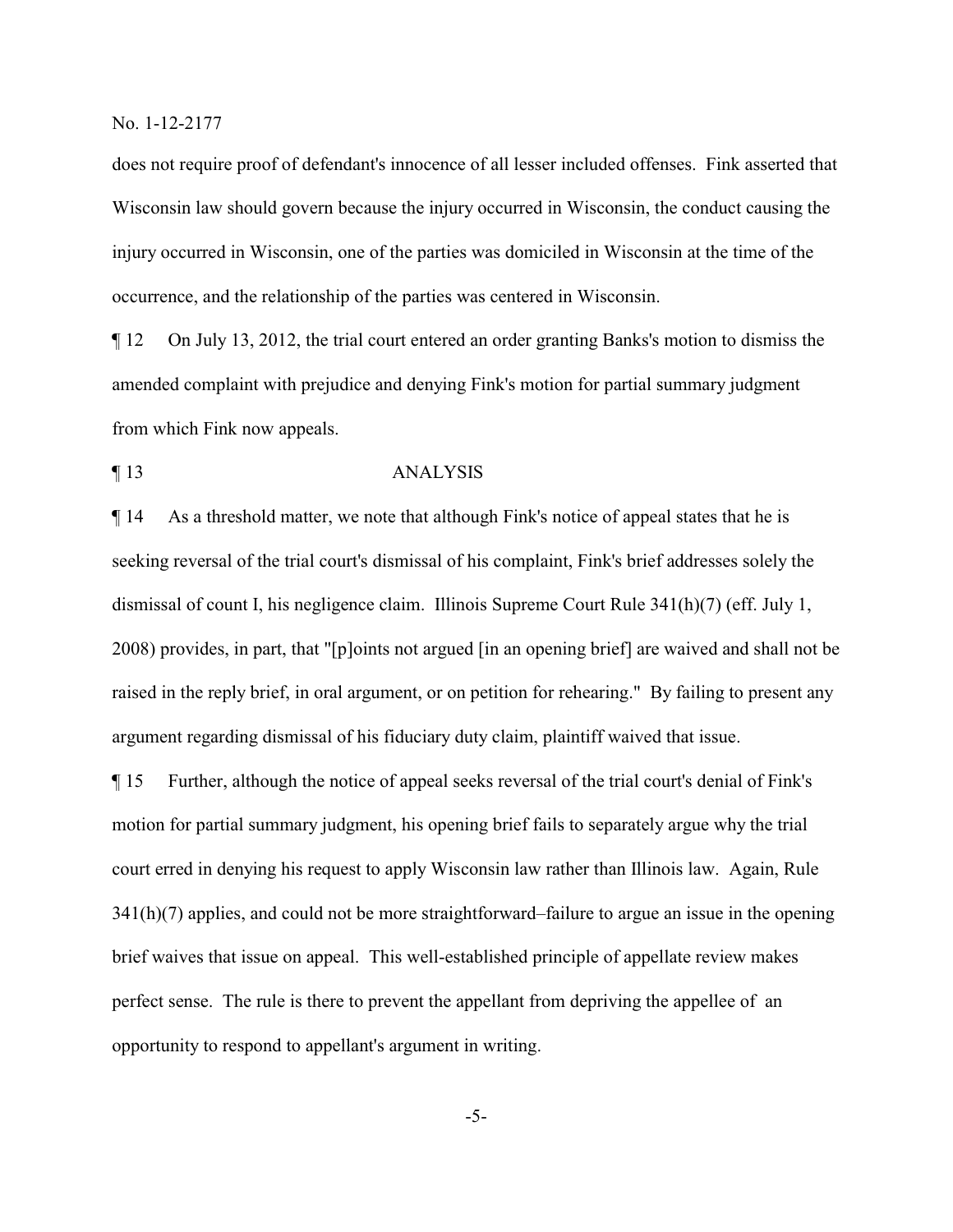¶ 16 Fink contends he was neither required nor permitted to raise any arguments in his initial brief addressing the trial court's denial of his motion for partial summary judgment because the order was interlocutory and not appealable. Although a trial court's denial of a motion for summary judgment is not a final judgment (*Clark v. Children's Memorial Hospital*, 2011 IL 108656), a reviewing court may review all interlocutory orders that constitute a "procedural step in the progression leading to the entry of the final judgment from which an appeal has been taken" (*Knapp v. Bulun*, 392 Ill. App. 3d 1018, 1023 (2009) ("[a]n appeal from a final judgment draws into issue all previous interlocutory orders that produced the final judgment")). Here, the decision whether to apply Illinois or Wisconsin law was a necessary procedural step in the trial court's entry of the final order dismissing the complaint.

¶ 17 Also, there is a glaring flaw with Fink's explanation for failing to address the choice of law issue–it ignores the notice of appeal. Fink expressly sought in the notice of appeal to "reverse Order Denying Summary Judgment." This preserved the choice of law ruling for our consideration. Nevertheless, Fink's opening brief forgoes argument on why the trial court erred in ruling as it did on the motion, thereby waiving the issue. Accordingly, we will address only whether the trial court erred in granting Banks' motion to dismiss Fink's negligence claim.

¶ 18 In granting a section 2-619 motion to dismiss, the court disposes of issues of law and easily proven issues of fact at the outset of litigation. *Glasgow v. Associated Banc-Corp*., 2012 IL App (2d) 111303 ¶ 12. A section 2-619(a) motion admits the legal sufficiency of a complaint, but asserts affirmative matter outside the pleadings that defeats a cause of action. *Doe v. Gleicher*, 393 Ill. App. 3d 31, 34 (2009). For the purposes of a section 2-619 motion, the court

-6-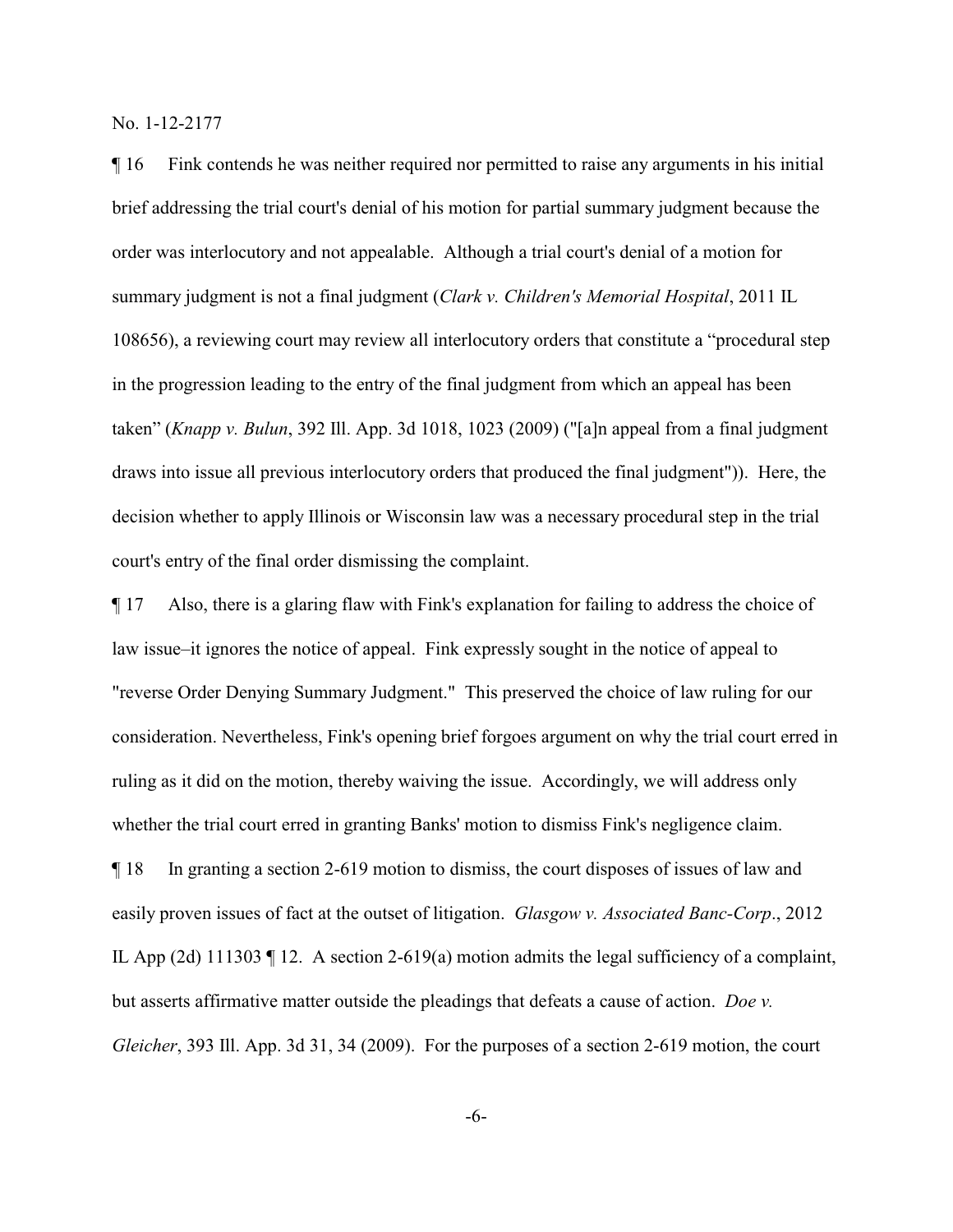takes as true all well-pleaded facts and associated inferences, and considers whether a genuine issue of fact precludes dismissal or whether a claim may be dismissed as a matter of law. *O'Casek v. Children's Home & Aid Society of Illinois*, 229 Ill. 2d 421, 436 (2008) (quoting *Kedzie & 103rd Currency Exchange, Inc. v. Hodge*, 156 Ill. 2d 112, 116-17 (1993)). This court reviews a ruling on a motion to dismiss *de novo. Gleicher*, 393 Ill. App. 3d at 34. Affirmance of a dismissal order may be justified in the law for any reason or ground appearing in the record. *BDO Seidman, LLP v. Harris*, 379 Ill. App. 3d 918, 923 (2008).

¶ 19 To successfully proceed with a legal malpractice claim, the plaintiff must establish: (1) the existence of an attorney-client relationship; (2) a duty arising from that relationship; (3) a breach of that duty by the defendant-attorney; (4) proximate cause; and (5) damages. *Paulsen v. Cochran*, 356 Ill. App. 3d 354, 358 (2005). In addition, a criminal defendant must establish his or her actual innocence before being able to recover for the criminal defense attorney's alleged malpractice. *Moore v. Owens*, 298 Ill. App. 3d 672, 675 (1998) ("because of the different burdens of proof in a civil trial and a criminal trial, we believe that the plaintiff must also prove independently in the civil trial that he was actually innocent and 'not just lucky.' [Citation.]"). ¶ 20 Fink contends the trial court erred in dismissing his negligence claim because Fink can prove by a preponderance of the evidence that he is actually innocent of attempted first degree intentional homicide. Although Fink does not say so in this way, he appears to argue that the Wisconsin trial judge's order vacating his conviction for attempted first degree intentional homicide establishes his actual innocence of that crime. Fink also refutes Banks' assertion that he needs to prove his actual innocence for second degree recklessly endangering safety and

-7-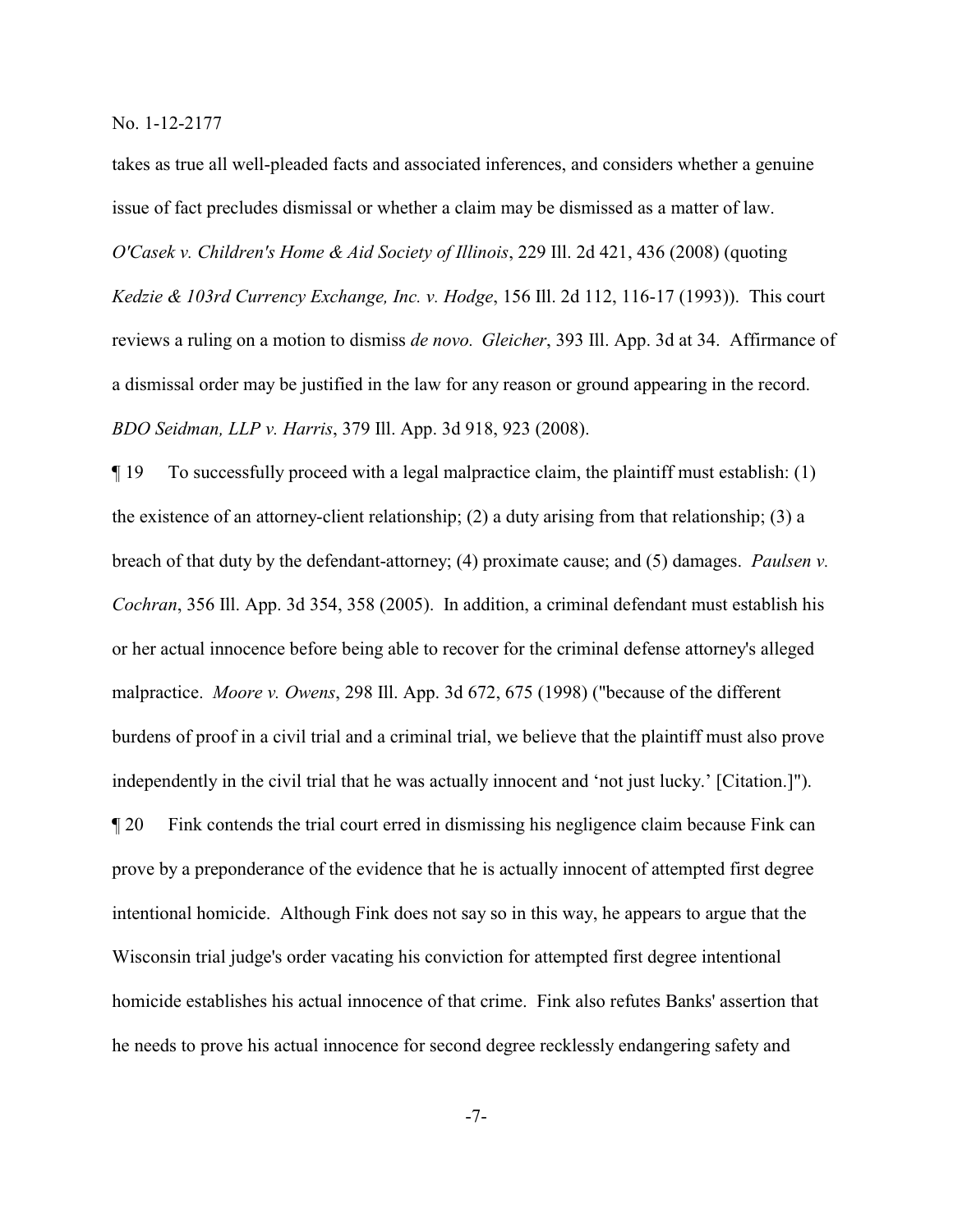suggests that the State of Wisconsin's decision to charge him with this lesser included offense reveals further evidence that he was innocent of the more serious charge of attempted first degree intentional homicide. We need not address this latter issue because we find that the Wisconsin court's decision to vacate Fink's original conviction alone does not constitute proof of actual innocence. Further, given Fink's conviction on the recklessly endangering safety charge, Fink cannot, s a matter of law, establish the actual innocence element.

¶ 21 The actual innocence requirement for former criminal defendants who become malpractice plaintiffs has been applied in Illinois since at least 1998. *Paulsen*, 356 Ill. App. 3d at 359. The rationale for requiring proof of actual innocence is to eliminate the possibility that someone who has been found guilty of a crime would profit from his criminal activity. *Kramer v. Dirksen*, 296 Ill. App. 3d 819, 822 (1998) (citing *Levine v. Kling*, 123 F.3d 580, 582 (7th Cir. 1997)). Actual innocence is "not within the rubric" of whether a defendant was found guilty beyond a reasonable doubt, but rather, the hallmark of actual innocence is "total vindication" or "exoneration." (Internal quotation marks omitted.) *People v. Collier*, 387 Ill. App. 3d 630, 636 (2008) (defining actual innocence in the context of a postconviction petition). Dismissal under section 2-619 of a complaint alleging legal malpractice stemming from a criminal conviction is warranted where the plaintiff cannot satisfy the actual innocence requirement. *Paulsen*, 356 Ill. App. 3d at 359.

¶ 22 In *Paulsen,* the plaintiff was charged with conspiracy to transport marijuana in Arizona and hired an Illinois law firm to represent him. *Paulsen*, 356 Ill. App. 3d at 356. The plaintiff was sentenced to a prison term under a plea agreement in which he acknowledged that (1) a

-8-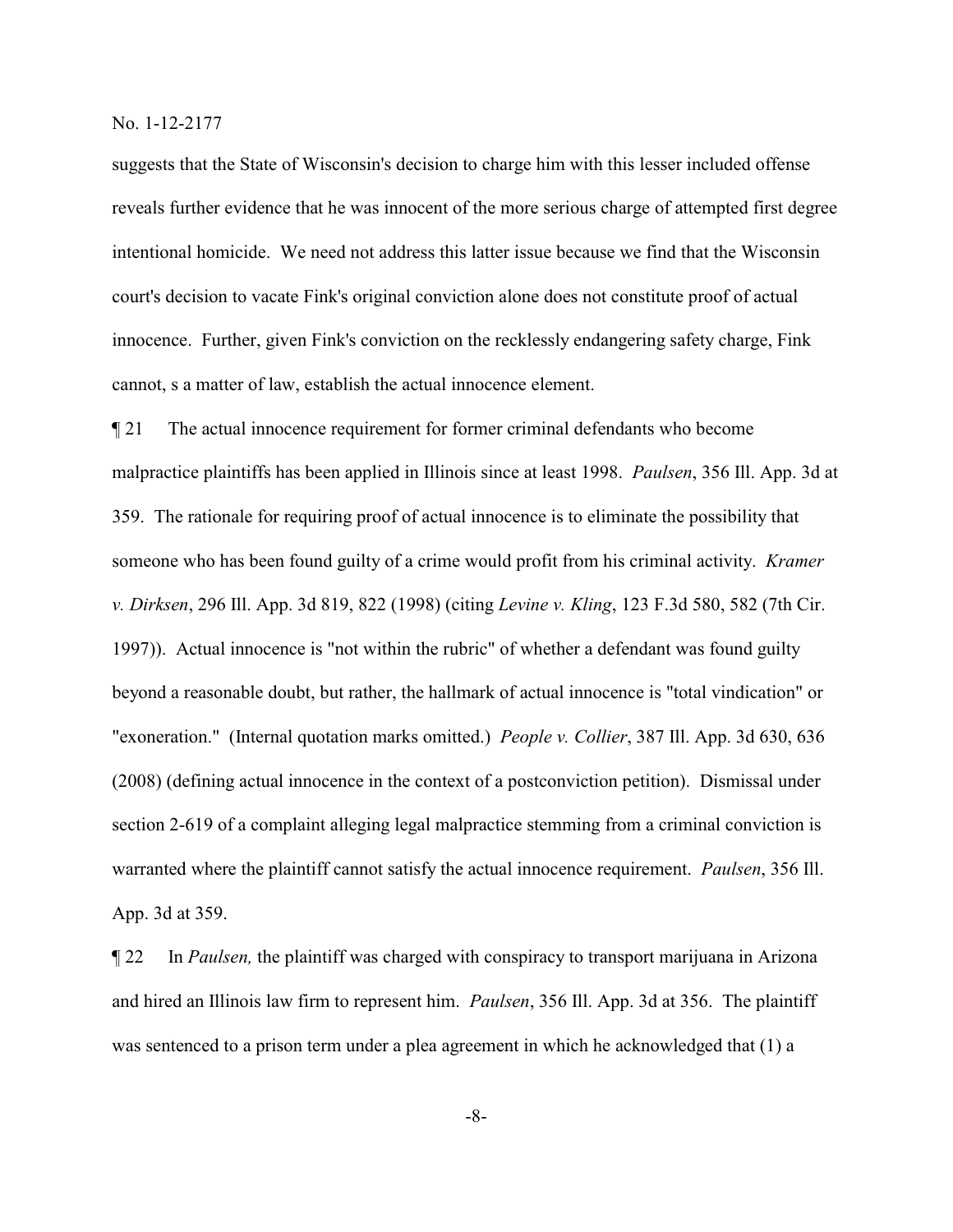prison sentence was a possibility, (2) he was pleading guilty voluntarily, and (3) he had discussed the agreement with his lawyer. The plaintiff then sued the lawyer, alleging (among other issues) that if the lawyer had done a proper job, the trial judge would have imposed a sentence of probation. The appellate court affirmed the dismissal of the plaintiff's complaint based on the actual innocence rule. We stated that "[a] plaintiff who wants to sue his former criminal defense counsel for malpractice must prove his innocence–a requirement he cannot meet unless his conviction has been overturned." *Id*. at 359 (citing *Kramer v. Dirksen*, 296 Ill. App. 3d at 822). An exception was recognized in *Moore v. Owens*, 298 Ill. App. 3d 672, 674 (1998), where the criminal defense attorney had intentionally worked, contrary to his client's interests, to secure the client's conviction, but that possibility aside, the court stated, "Illinois courts have reaffirmed their commitment to the general rule" requiring actual innocence. *Paulsen*, 356 Ill. App. 3d. at 360.

¶ 23 More recently, in *Herrera -Corral v. Hyman*, 408 Ill. App. 3d 672 (2011), the appellate court found that a plaintiff's failure to establish actual innocence in an underlying drug charge was fatal to his legal malpractice claim. In *Herrera-Corral*, the plaintiff pleaded guilty in federal court to conspiring to possess cocaine with the intent to distribute, but his guilty plea reserved his right to appeal the denial of a motion to suppress. *Id*. at 673. The plaintiff did not appeal, but instead filed a *habeas corpus* petition alleging that he was denied effective assistance of counsel because his attorney failed to file an appeal and was unavailable to him during the time the plaintiff was permitted to file an appeal. *Id*. The federal district court denied the petition, but the Seventh Circuit remanded the case ordering the petition to be granted, noting that it ruled in

-9-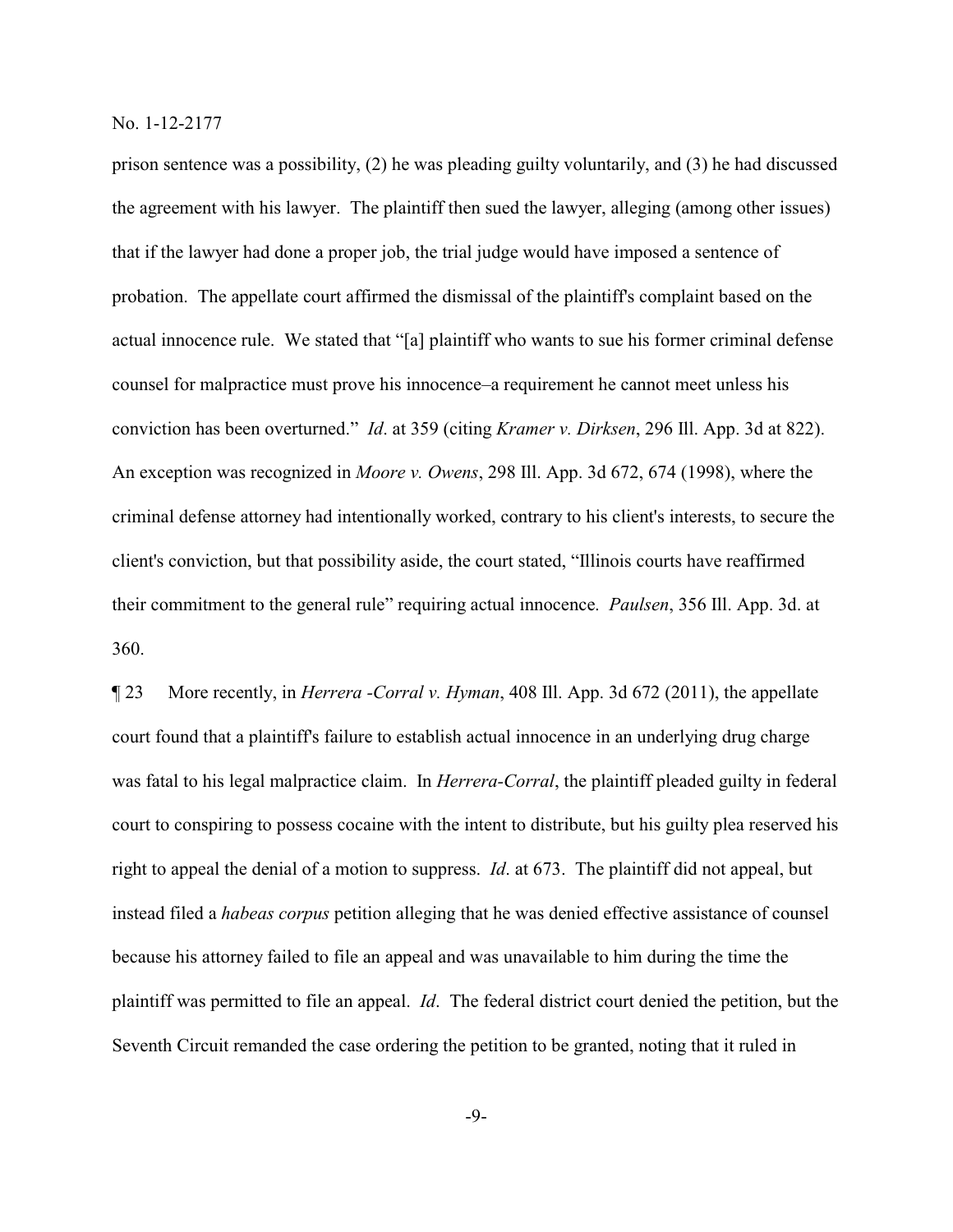another case involving one of the plaintiff's criminal codefendants that the suppression motion should have been granted, and as a result, the codefendant was released from custody. *Id*. The Seventh Circuit further noted that the failure by plaintiff's attorney to remain available to the plaintiff during the time he could file a notice of appeal constituted ineffective assistance of counsel, and therefore, the plaintiff was entitled to an appeal. *Id*. The case was remanded, and the district court dismissed the indictment against the plaintiff, vacated his sentence, and ordered him released from custody. *Id*. The plaintiff then brought a legal malpractice action in state court against his criminal defense attorney, which the trial court dismissed with prejudice. *Id*. at 673-74.

¶ 24 Our appellate court affirmed the trial court's dismissal because the plaintiff was unable to prove his actual innocence. *Id*. at 675. The court concluded that the federal district court's dismissal of the indictment did not constitute a finding of the plaintiff's guilt or innocence of the charge in the case. *Id*. Rather, the federal court of appeals merely determined that, because the plaintiff was denied the effective assistance of counsel, he was entitled to an appeal on the suppression issue. Although on remand the trial court dismissed the indictment and vacated the plaintiff's sentence, the *Herrera-Corral* court asserted, "An acquittal because illegally seized evidence was used against a defendant is unrelated to innocence." *Id.*

¶ 25 Here, like the plaintiff in *Herrera-Corral*, Fink did not plead and could not prove that he was actually innocent of the charge for which he was originally convicted, and dismissal of the complaint was therefore proper. The record shows that in his postconviction petition, Fink argued his conviction should be reversed because he was denied effective assistance of counsel.

-10-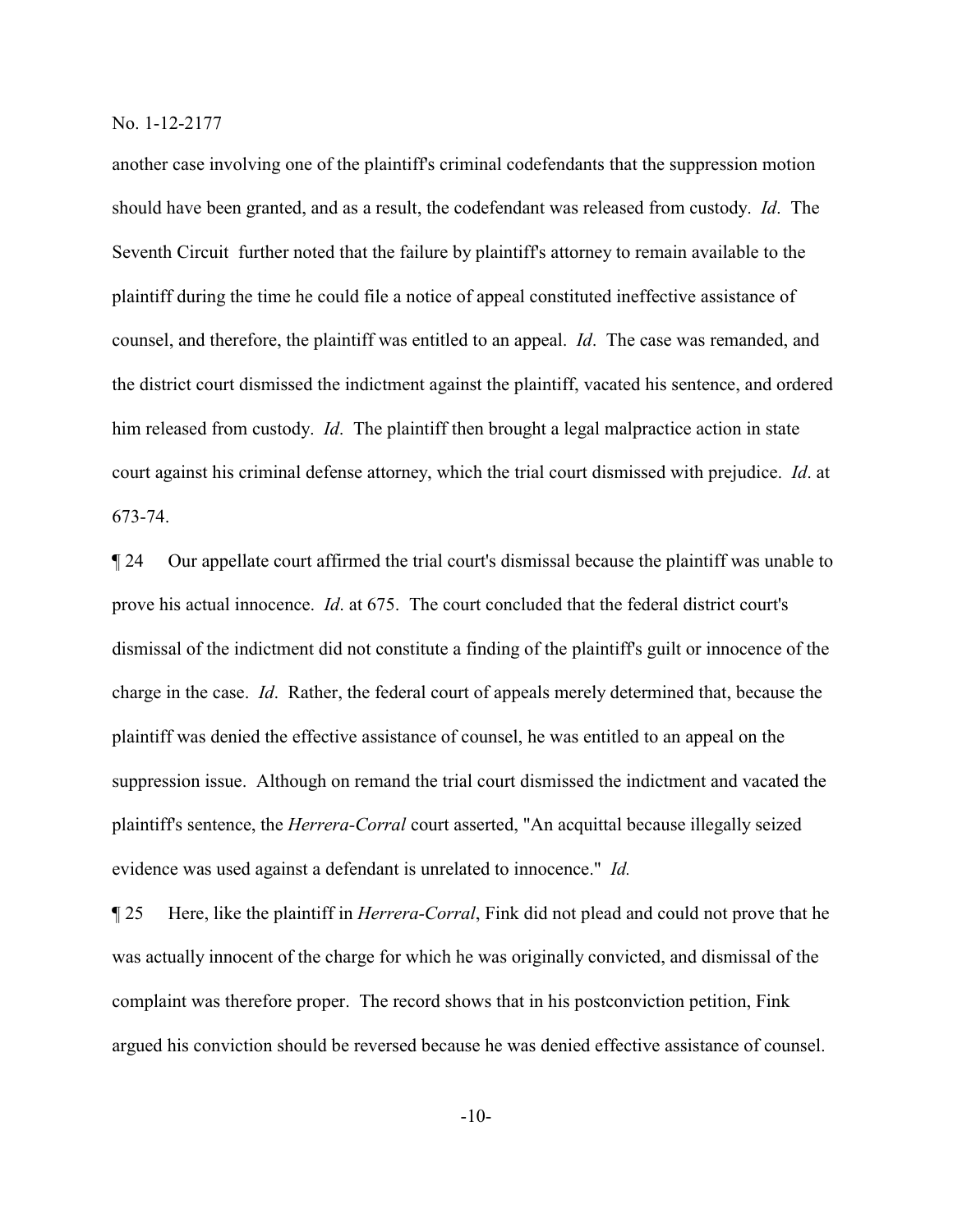He did not argue for reversal on the basis of actual innocence. The Wisconsin court's decision to vacate Fink's conviction did not constitute a finding of Fink's innocence of the charge in that case. The court merely decided that Fink was denied effective assistance of counsel, entitling him to a new trial. Indeed, this court has held that a defendant's acquittal on retrial alone will not suffice as proof of innocence. *Moore*, 298 Ill. App. 3d at 675. Thus, an order vacating a conviction on grounds unrelated to the merit of the charges will also not establish actual innocence.

¶ 26 We reject the notion that Wisconsin's decision to later charge Fink with the lesser included offense of first degree recklessly endangering safety, and the trial court's verdict finding him guilty of second degree recklessly endangering safety, constitute evidence of Fink's actual innocence of the original charge. Instead, Fink's conviction on the lesser included offense lends strong support for the trial court's decision to dismiss plaintiff's legal malpractice complaint. This court has held, in the postconviction petition context, that "actual innocence requires that a defendant be free of liability not only for the crime of conviction, but also of any related offenses." *People v. Barnslater*, 373 Ill. App. 3d 512, 521 (2007). Fink has made no argument either before the Wisconsin court of appeals or this court that he is innocent on the second degree recklessly endangering safety charge. Nothing short of actual innocence is acceptable, and this requires "total vindication or exoneration." *Collier*, 387 Ill. App. 3d at 636. Fink's failure to prove he is actually innocent of attempted first degree intentional homicide or any lesser included offenses dooms his legal malpractice claim.

#### ¶ 27 CONCLUSION

-11-